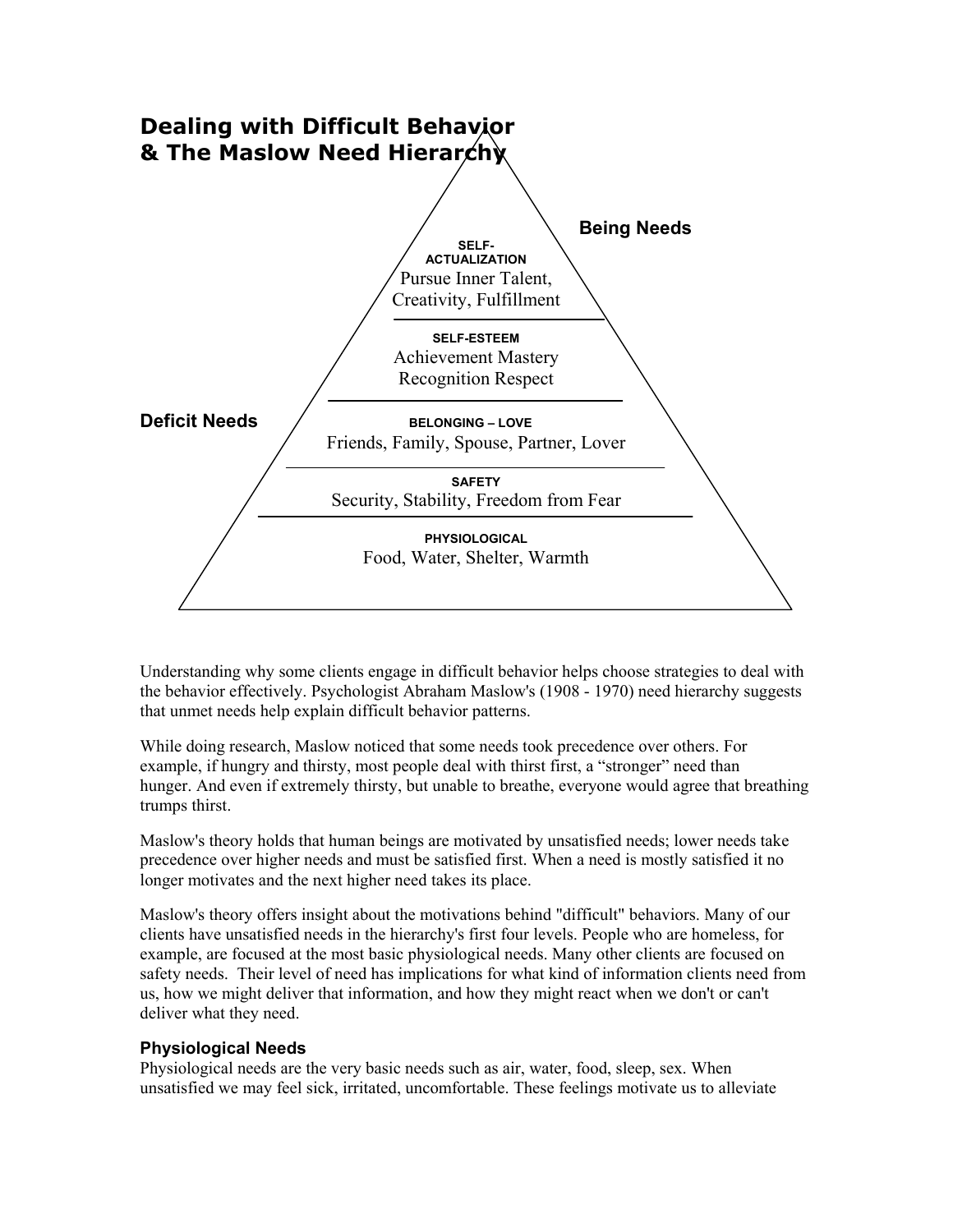them as soon as possible to reestablish our equilibrium. Once alleviated, we are able focus on other things.

Physiological Needs:

- can affect perception when on a diet, we are preoccupied with food;
- can be satisfied, *e.g*., by getting enough to eat, drink;
- at work, focuses us on the next pay check;
- if deprived, can cause illness, *e.g*., lack of Vitamin D can result in rickets;
- if pathological, we can eat, drink too much or engage in hoarding behaviors.

#### **Safety Needs**

When physiological needs are largely satisfied, we become increasingly interested in finding safe circumstances, stability, and protection. We might develop a need for structure, order, some limits. In many American adults, this needs set manifests itself in wanting a home in a safe neighbor-hood, some job security, or a good retirement plan.

When safety needs are not met, we can't move to the next level. If one partner in a relationship is abusive to the other for example, the abused partner cannot move to the next level because of constant concern for safety. Love and belongingness have to wait until fear subsides.

Safety needs:

- can affect our perception, *e.g*., paranoia;
- can be satisfied, *e.g*., getting a stable job;
- at work, focuses us on getting fringe benefits, dental insurance;
- if deprived, can lead to neurosis, insecurity;
- if pathological, can develop phobias such as agoraphobia.

### **Belonging - Love Needs**

When physiological needs and safety needs mostly are met, we begin to feel the need for friends, a partner, children, affectionate relationships, a sense of community. Humans have a desire to live and belong to groups including clubs, work groups, religious groups, family, gangs. We need to feel loved and accepted by others. Viewed negatively, we become increasing susceptible to loneliness and social anxieties.

Belonging - Love Needs:

- can affect our perception, *e.g.,* singles vs. couples;
- can be satisfied; *e.g*., good partnership or marriage;
- at work , we focus on getting a good boss and good working conditions
- if deprived, can lead to loneliness
- if pathological, can lead to antisocial behavior.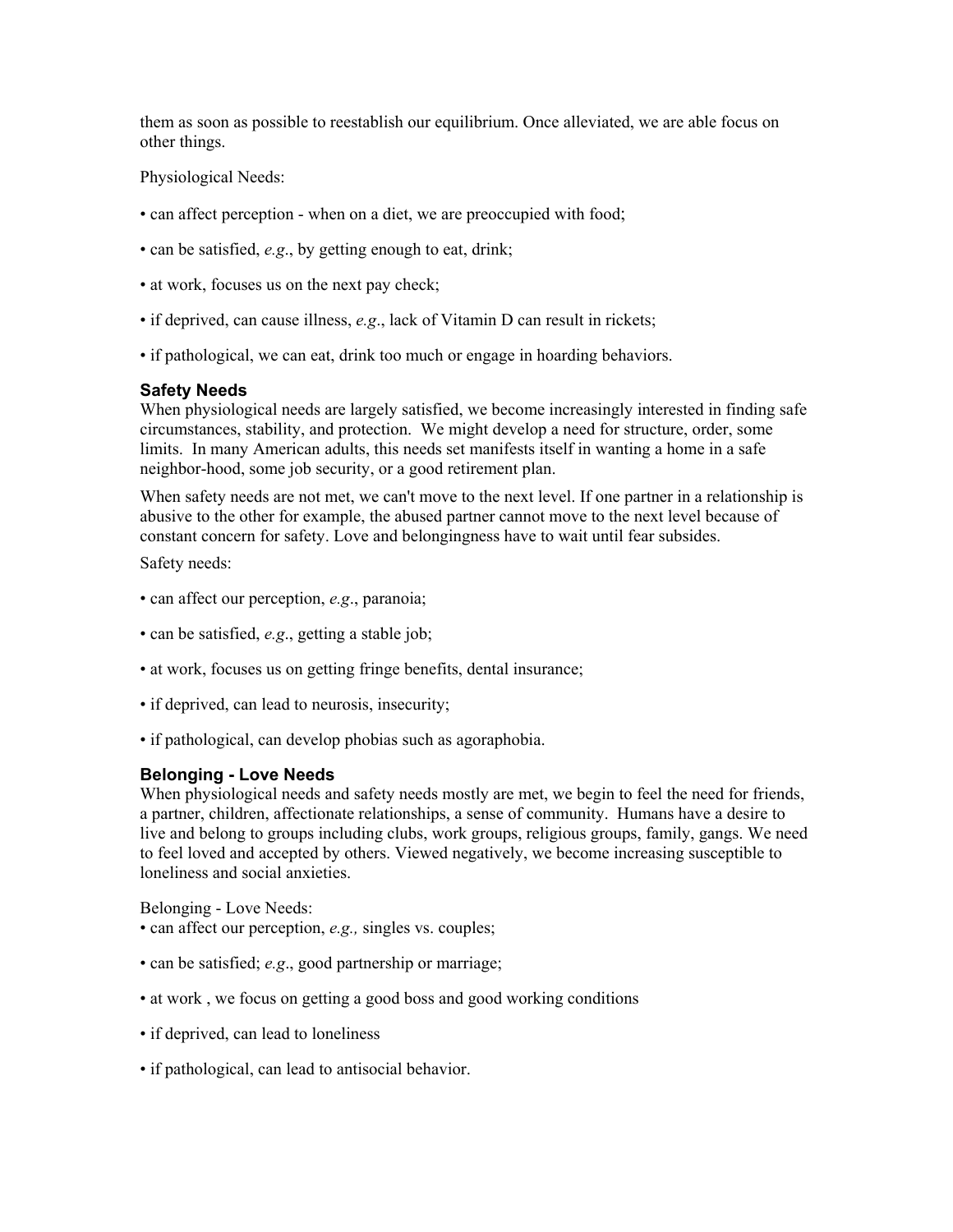## **Esteem Needs**

Maslow posed two versions -- lower and higher esteem needs. Lower form needs are respect from others, for status, fame, glory, recognition, attention, reputation, appreciation, dignity, even dominance. Higher form involves the need for self-respect, including such feelings as confidence, competence, achievement, mastery, independence, and freedom. Maslow considers this latter version a "higher" form because he considers self-respect as harder to lose than respect from others.

Low self-esteem and an inferiority complex are negative versions of these needs. Maslow agreed with psychologist Alfred Adler's theory that self-esteem needs are at the root of many, if not most, psychological problems. This theory also assumes that the more basic physiological, safety and love-belonging needs are mostly satisfied.

Esteem needs: can affect our perception, *e.g.,* "I get no respect;"

- can be satisfied, *e.g*., doing a job well;
- at work, can focus us on "employee of the month" awards;
- if deprived, can lead to feelings of inferiority;
- if pathological, can lead to depression.

## **Self-Actualization Needs**

The need for self-actualization is "the desire to become more and more what one is, to become everything that one is capable of becoming." People can seek knowledge, peace, esthetic experiences, self-fulfillment.

Self-actualization needs:

• do not distort our perception as do other needs; when self-actualized, we more accurately perceive what exists;

- can never be satisfied -- when can you have enough truth, beauty, or justice?
- at work, focus on creativity, fulfillment; ways to increase employee enjoyment and satisfaction;
- if deprived, can cause feelings on lack of meaning in life, boredom;

• if pathological, metapathologies such as boredom, cynicism, alienation.

### **Deficit Needs**

The first four levels -- physiological, safety, belonging, self-esteem -- Maslow calls deficit needs, or D-needs. If you don't have enough of something, *i.e*., you have a deficit -- you feel the need. But if needs are met, they are no longer salient and you feel nothing at all. Consequently, these needs don't motivate. As the old blues song goes, "you don't miss your water 'til your well runs dry."

Maslow extends to needs the principle of homeostasis or dynamic equilibrium. When lacking a certain substance, our bodies develop a hunger for it; when the body gets enough of that substance, hunger stops.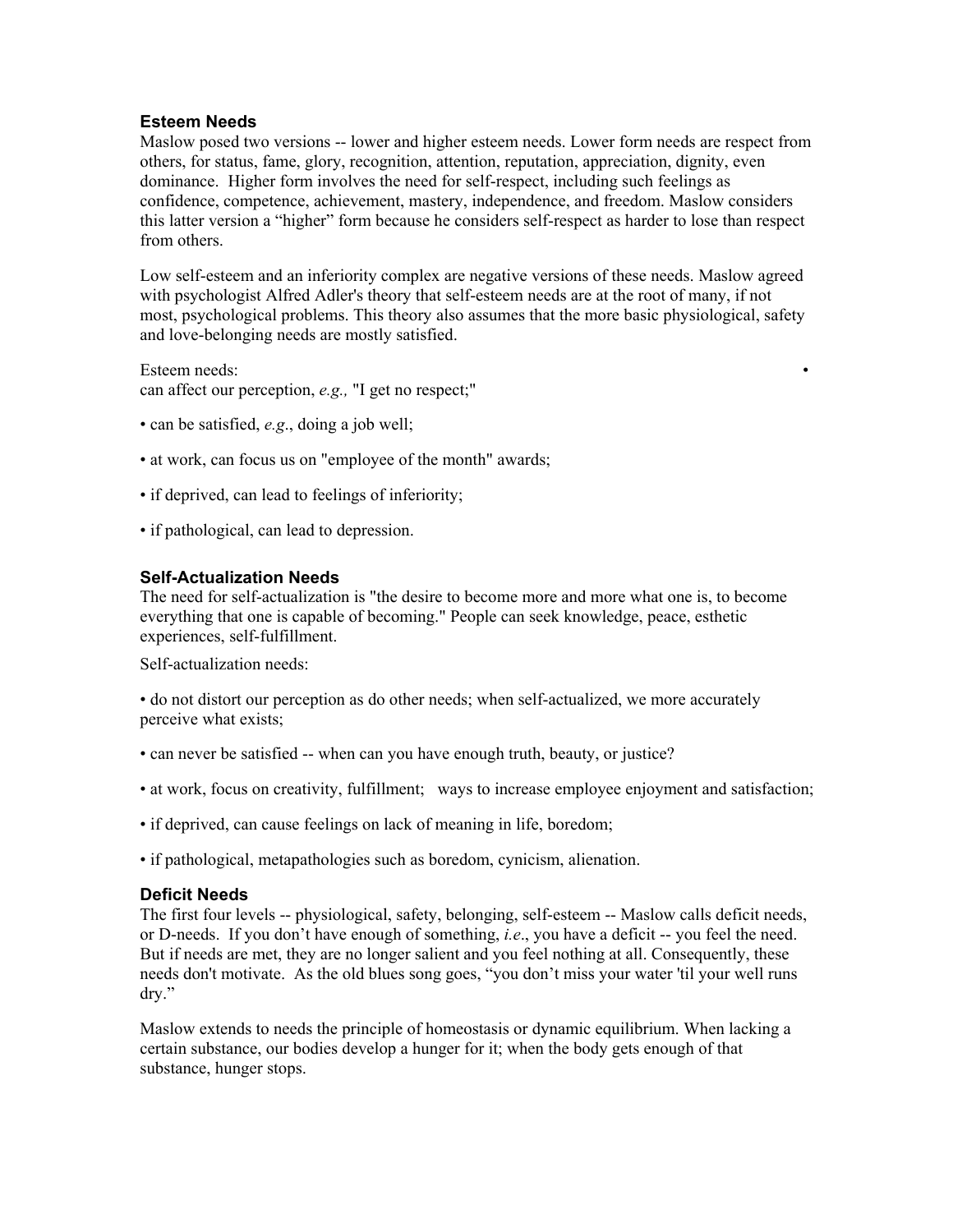

Maslow sees all these needs as essentially survival needs. Even love and esteem are needed for maintaining health. Humans have these needs built in genetically, like instincts.

Maslow conceived overall human develop-ment as sequentially satisfying these basic needs. As newborns, our focus -- if not our entire set of needs -- is on the physiological. Soon, we begin to recognize that we need to be safe. Soon after that, we crave attention and affection. A bit later, we look for self-esteem.

## **Regression and Neurosis**

Under stressful conditions, or when survival is threatened, we can "regress" to a lower need level. When our great career falls flat, we might seek some attention. When we have family problems, it seems that love is again all we ever wanted. When we face bankruptcy even after a long and happy life, we suddenly can't think of anything except money.

Regression can occur on a society-wide basis as well. When society suddenly flounders, people start clamoring for a strong leader to make things right. When planes start flying into buildings, they look for safety. When food stops coming into the stores, needs become even more basic.

Maslow suggested that we can ask people for their "philosophy of the future" -- what would their ideal life or world be like -- and get significant information as to what needs they do or do not have covered.

If we have significant problems along our development -- a period of extreme insecurity or hunger, loss of a family member, or significant neglect or abuse -- we may "fixate" on that needs set for the rest of our lives.

Maslow understands neurosis as fixation at a certain needs level. If people grew up poor but now have everything they need and yet still find themselves obsessing over having enough money and keeping the pantry well-stocked. Or perhaps parents divorced when a person was young and now despite a wonderful partner, she gets insanely jealous or worries that her partner will leave because she's not "good enough."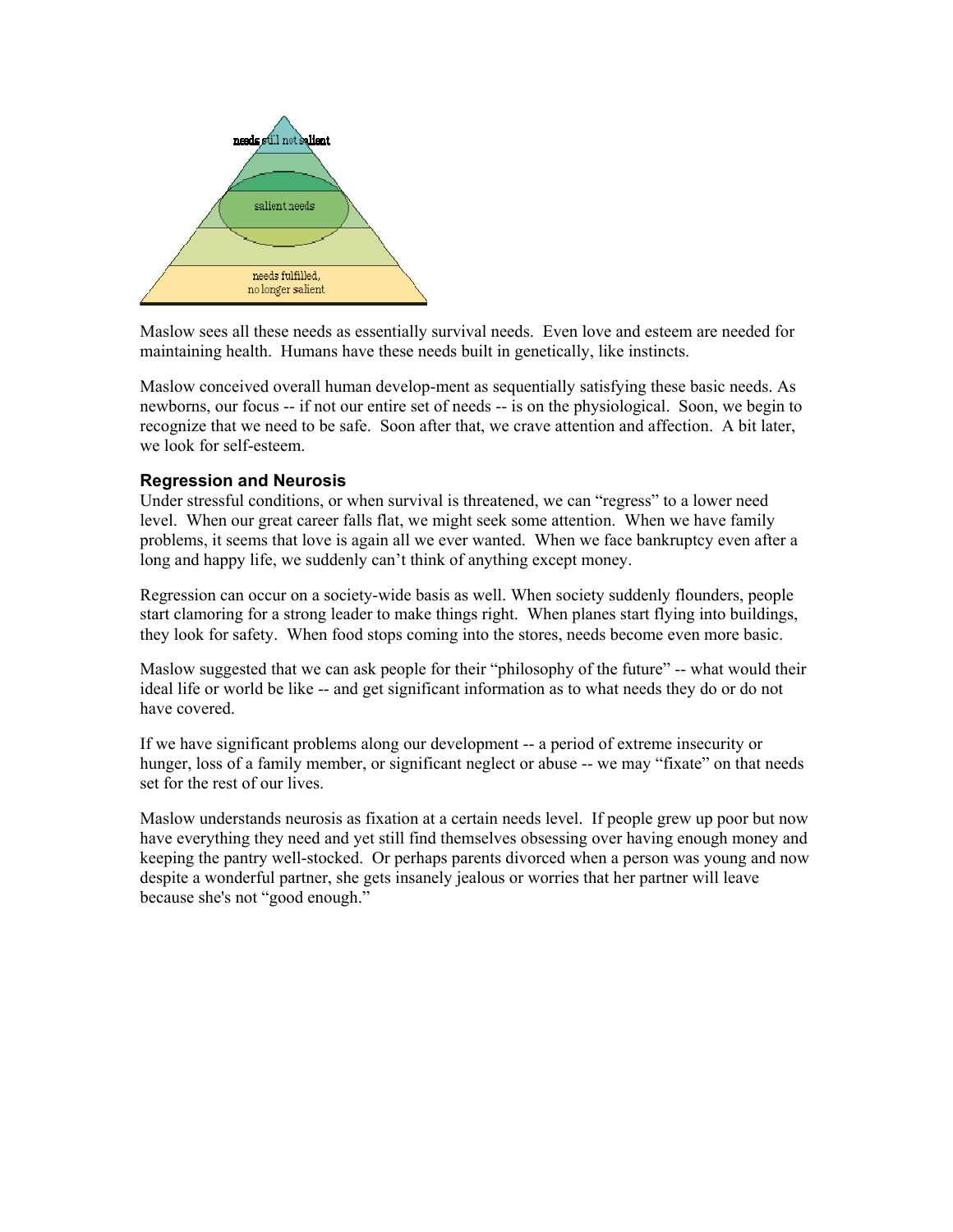

# **Being Needs or Self-Actualization**

Maslow referred to the highest level as growth motivation, being needs (B-needs) or selfactualization.

B-needs do not involve balance or homeostasis. Once engaged, they continue to be felt, becoming stronger as we feed them. They involve the continuous desire to fulfill potential, to "be all that you can be." They are a matter of becoming the most complete, the fullest "you" -- hence the term, self-actualization.

According to Maslow, if we want to be truly self-actualizing, we need to have our lower needs mostly satisfied. In other words, if hungry, we scramble for food; if unsafe, we are continuously on guard; if isolated and unloved, we constantly are seeking love from other people or groups; if a low sense of self-esteem, we can be defensive or seek other ways to compensate. When lower needs are unmet, we can't fully devote ourselves to fulfilling our potential.

Maslow posited that as we become more self-actualized and self-transcendent we become wiser, knowing what to do in a wide variety of situations. At one point he suggested only about two percent of the world's population is truly, self-actualizing.

# **Needs Theory: Maslow & Beyond**

Maslow first published his theory 50 years ago (Maslow 1943) and it has become one of the most popular and often cited human motivation theories. In spite of a lack of hard research to support the model, it enjoys wide acceptance (Wahba & Bridgewell, 1976; Soper, Milford & Rosenthal, 1995).

John Burton in *Deviance, Terrorism and War* (1979) points out that Maslow's hierarchy of developmental needs is rooted in unacknowledged Western and bourgeois cultural values.

Norwood (1999) proposes that Maslow's hierarchy can be used to describe the kinds of information that individuals seek at different levels. For example, people at the physiological level seek "coping" information to meet their basic needs. Information not directly connected to helping meet these needs will be ignored. People at the safety level need "helping" information on how they can be safe and secure. People seeking to meet their belongingness needs seek "enlightening" information on relationship development. At the esteem level, people seek "empowering" information on how to develop their ego. People in self-actualization seek "edifying" information -- how to connect to something beyond themselves.

The few major studies that have been completed on the hierarchy seem to support the proposals of William James (1892/1962) and Mathes (1981) that there are three levels of human needs. James hypothesized the levels of material (physiological, safety), social (belongingness, esteem), and spiritual. Mathes proposed the three levels were physiological, belonginess, and self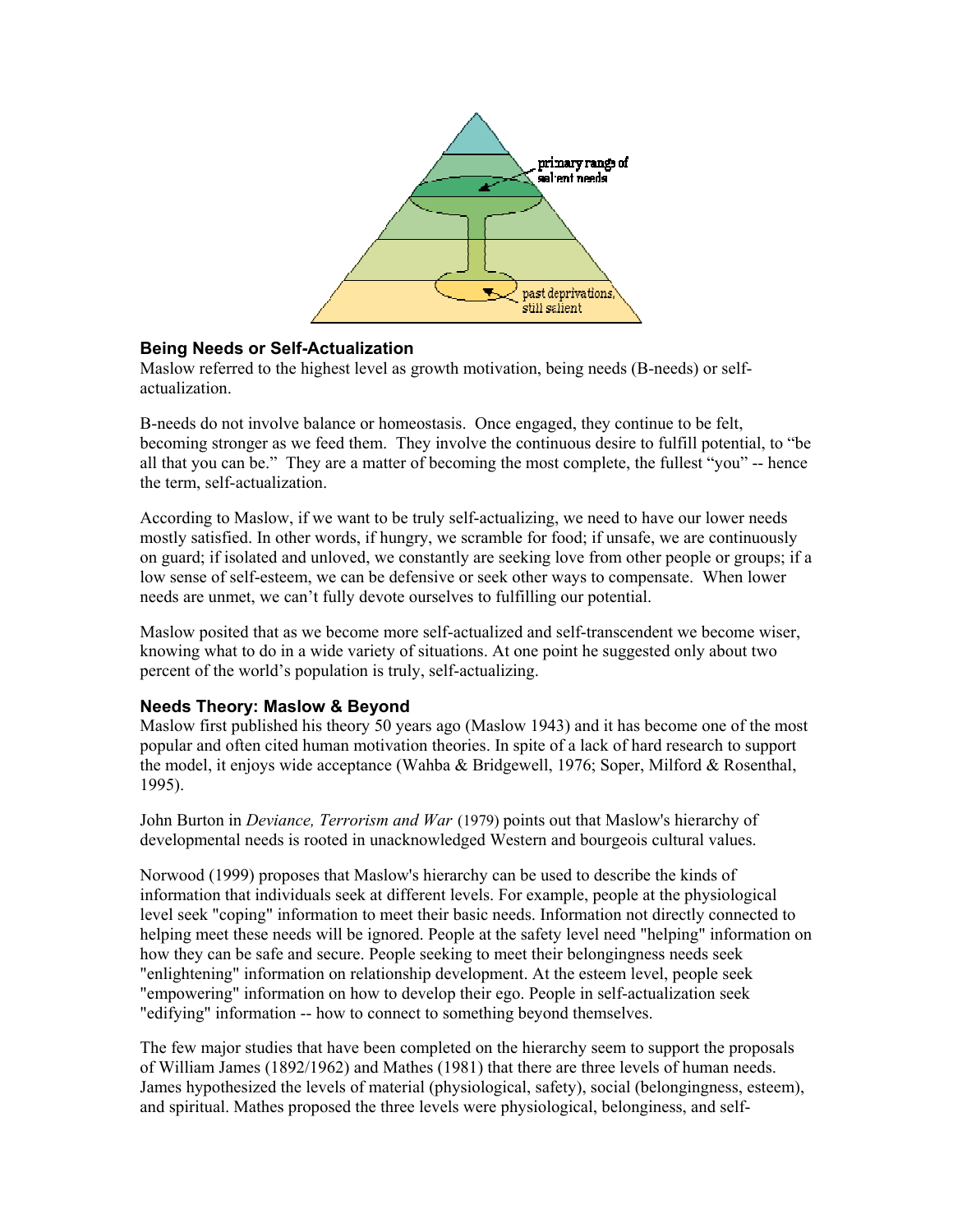actualization; he considered security and self-esteem as unwarranted. Alderfer (1972) developed a comparable hierarchy with his ERG (existence, relatedness, and growth) theory. His approach modified Maslow's theory based on the work of Gordon Allport (1960, 1961) who incorporated concepts from systems theory into his work on personality.

At this point there is little agreement about the identification of basic human needs and how they are ordered. For example, Deci and Ryan (1991) also suggest three needs, although they are not necessarily arranged hierarchically: the need for autonomy, the need for competence, and the need for relatedness. Thompson, Grace and Cohen (2001) state the most important needs for children are connection, recognition, and power. Nohria, Lawrence, and Wilson (2001) provide evidence from a sociobiology theory of motivation that humans have four basic needs: (1) acquire objects and experiences; (2) bond with others in long-term relationships of mutual care and commitment; (3) learn and make sense of the world and of ourselves; and (4) to defend ourselves, our loved ones, beliefs and resources from harm.

Bonding and relatedness needs are the only ones that are a component of every theory. Franken (2001) suggests this lack of accord may be a result of different philosophies of researchers rather than differences among human beings. In addition, he reviews research that shows a person's explanatory or attributional style will modify the list of basic needs. Therefore, it seems appropriate to ask people what they want and how their needs could be met rather than relying on an unsupported theory. For example, Waitley (1996) advises having a person imagine what life would be like if time and money were not an object in a person's life. That is, what would the person do this week, this month, next month, if you had all the money and time needed to engage in the activities and were secure that both would be available again next year. With some followup questions to identify what is keeping the person from happening now, this open-ended approach is likely to identify the most important needs of the individual.

There is much work still to be done in this area before we can rely on a theory to be more informative than simply collecting and analyzing data. However, this body of research can be very important to concerned with developing and using human potential. It provides an outline of some important issues that must be addressed if human beings are to achieve the levels of character and competencies necessary to be successful in the information age.

This article is based on the materials by:

**Dr. C. George Boeree,** Psychology Department, Shippensburg University **<http://www.ship.edu/~cgboeree/maslow.html>**

**Dr. William G. Huitt**, Department of Psychology and Counseling, Valdosta State University **<http://chiron.valdosta.edu/whuitt/col/regsys/maslow.html>**

#### **Maslow's publications are listed at [www.maslow.com/](http://www.maslow.com/)**

#### **References**

Alderfer, C. (1972). *Existence, relatedness, & growt*h. New York: Free Press.

Allport, G. (1960). *Personality and social encounter: Selected essays*. New York: Beacon Press.

Allport, G. (1961). *Pattern and growth in personality*. New York: Holt, Rinehart and Winston.

Burton. John W.(1979). *Deviance, Terrorism and War.* New York*:* Palgrave Macmillan.